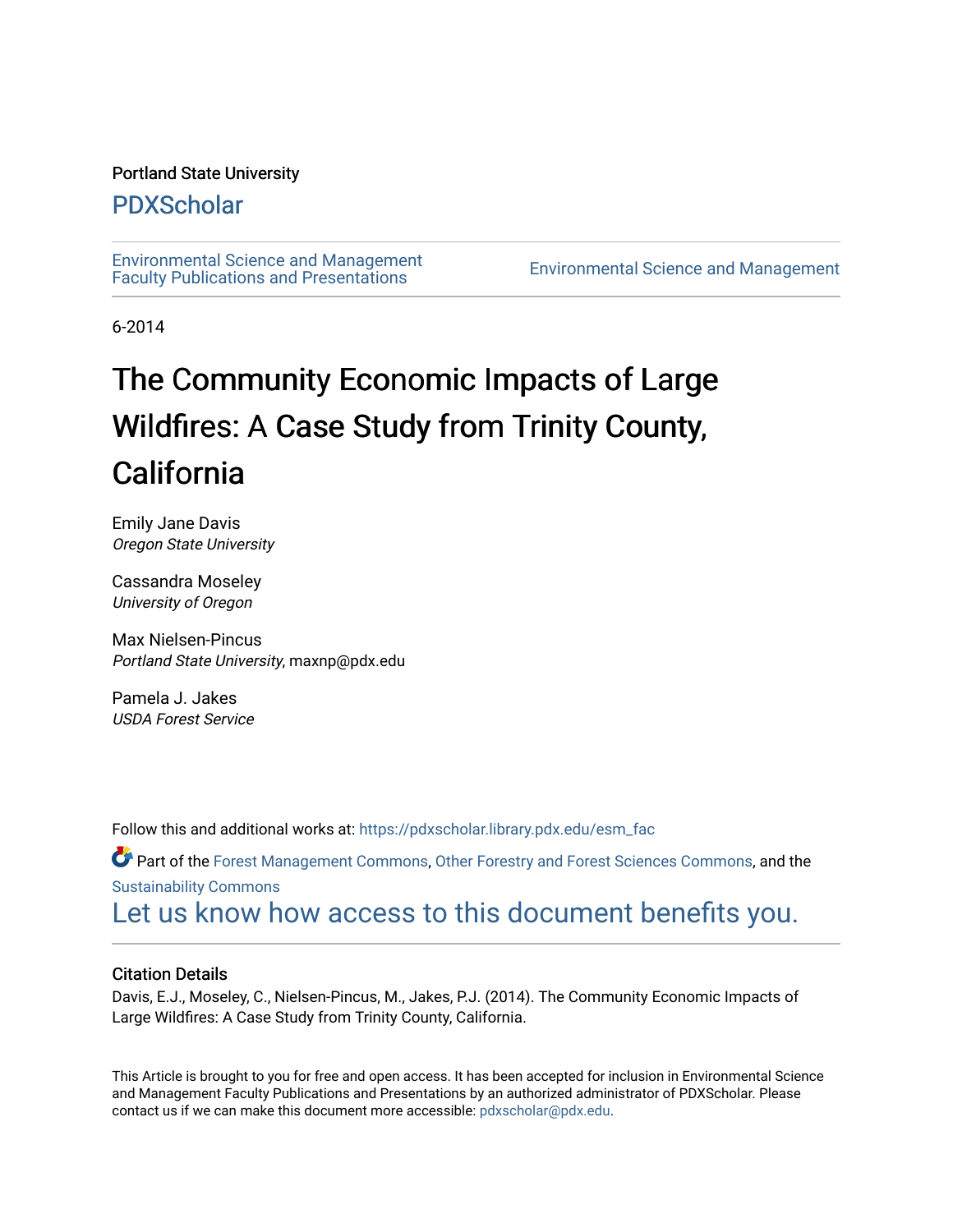

# Insights and Applications

# The Community Economic Impacts of Large Wildfires: A Case Study from Trinity County, California

# EMILY JANE DAVIS

Department of Forest Ecosystems and Society, Oregon State University, Corvallis, Oregon, USA

# CASSANDRA MOSELEY

Institute for a Sustainable Environment, University of Oregon, Eugene, Oregon, USA

# MAX NIELSEN-PINCUS

Department of Environmental Science and Management, Portland State University, Portland, Oregon, USA

# PAMELA J. JAKES

USDA Forest Service–Northern Research Station, St. Paul, Minnesota, USA

Wildfires are increasing in severity and frequency in the American West, but there is limited understanding of their economic effects at the community level. We conducted a case study of the impacts of large wildfires in 2008 in Trinity County, California, by examining labor market, suppression spending, and qualitative interview data. We found that the 2008 fires had interrelated effects on several economic sectors in the county. Labor market data indicated a decrease in total private-sector employment and wages and an increase in public-sector employment and wages during the summer of 2008 compared to the previous year, while interviews captured more nuanced impacts for individual businesses.

Keywords economic impacts, forest communities, labor markets, large wildfires, suppression spending

As wildfire severity and frequency increase in the American West, economic impacts may also grow. Although research has examined the social impacts of large fires on communities (McCaffrey et al. 2012; Carroll et al. 2005), relatively little

Received 17 October 2012; accepted 24 June 2013.

Address correspondence to Emily Jane Davis, Department of Forest Ecosystems and Society, College of Forestry, Oregon State University, 321 Richardson Hall, Corvallis, OR 97331, USA. E-mail: ejdavis@uoregon.edu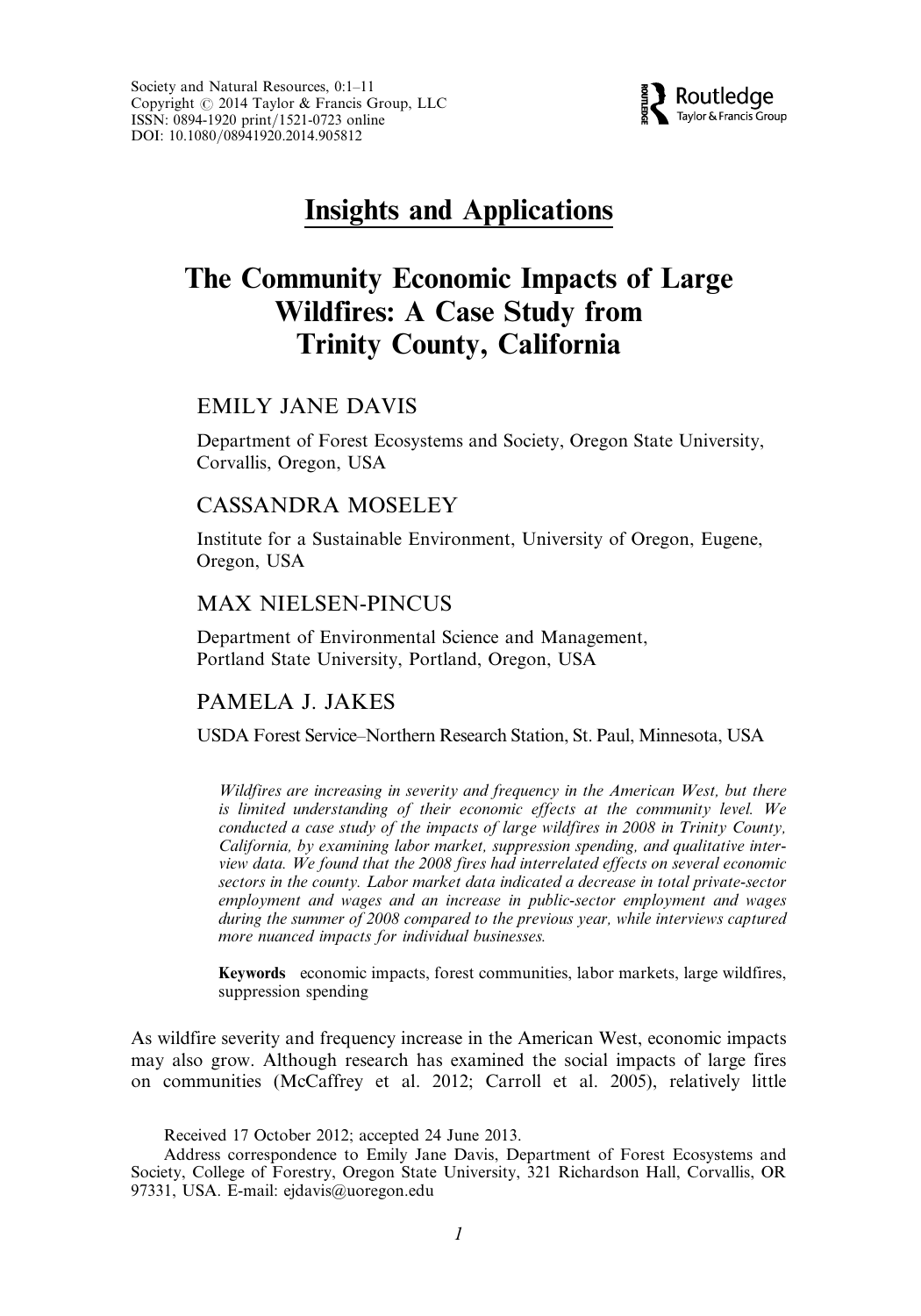information exists about local economic effects (but see Gebert et al. 2007; Prestemon et al. 2008) and about how suppression spending may mediate them. In addition, there is little evidence of how fires may intersect with broader economic conditions, perhaps acting as pulses or fast-moving variables, with the background of long-term economic downturn as a more slowly moving variable (Gunderson and Holling 2002). To address this gap in understanding, this article presents a mixed-methods case study of how large, long-duration wildfires can affect different sectors in a rural community.

#### The Economic Impacts of Natural Hazards

Research suggests that economic effects of natural hazards are dynamic over time and differentially positive and negative in various sectors before returning to pre-event levels (Belasen and Polachek 2008; Ewing et al. 2007). Agriculture- and natural resource-based counties may face fewer negative employment impacts than industrialized counties where there can be substantial impacts to the built environment (Belasen and Polachek 2008), although impacts on natural resources and crops can also affect employment. Heavily settled or industrialized areas may experience immediate growth in construction and service sectors from reconstruction (Burrus et al. 2002; Belasen and Polachek 2008; Xiao 2008). Tourism tends to suffer following natural disasters, as visitors may be slow to return (Butry et al. 2001; Kent et al. 2003). Disasters of high intensity or long duration can result in outflows of human resources and geographical redistribution of wealth (Garber et al. 2006).

#### The Economic Impacts of Wildfires Versus Other Disasters

Unlike natural disasters that occur in a few minutes or days (e.g., tornadoes, earthquakes, and hurricanes), wildfires often last weeks or months. There can be negative and positive effects during and after fires. Negative effects might include short-term shocks in employment or wages in natural resource management and tourism sectors if these activities are restricted by fire closures or smoke (Butry et al. 2001; Kent et al. 2003). There might also be disruption of utilities, decreased business sales and revenue, and lost work hours (Webb et al. 2000; Burrus et al. 2002; Rose and Lim 2002). In the longer term, affected sectors may bounce back, or there may be a sustained period of poor economic conditions.

A second difference between wildfires and short-duration hazard events is that during a fire, state and federal agencies may spend millions of dollars managing the wildfire. Suppression spending can include contracted services, federal personnel, flying contracts, agreements with states, and supplies and materials. Contracted services can include direct suppression, postfire cleanup, or fire-camp provisioning such as sanitation and catering. This may have local economic impacts if businesses in nearby communities provide these services and goods. Yet there is little understanding of the impacts of this spending on communities that experience a fire.

## Community Wildfire Impacts

Literature on the community impacts of wildfires largely examines health outcomes, losses of property and life, and disparities in who is affected (Carroll and Cohn 2003; Graham 2003; Hoffman 1999). A few studies have considered how local businesses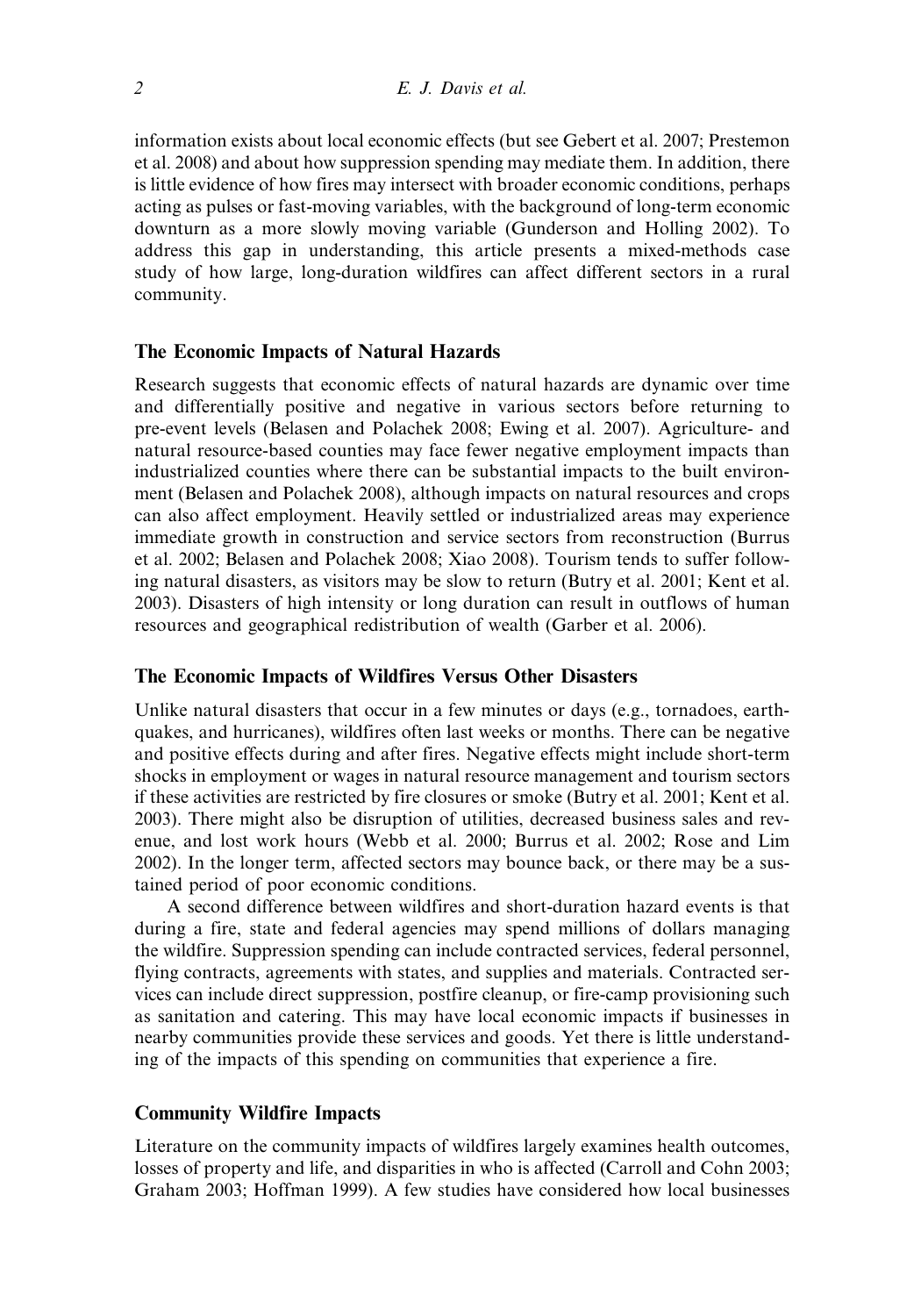that are seasonal, agricultural, or have perishable stock can suffer the most (Carroll et al. 2000; Carroll et al. 2005). Other impacts may include loss of tax revenues (Graham 2003). However, most research does not explicitly examine the local labor market impacts of wildfires, particularly as they intersect with existing economic conditions, or consider the effects of suppression spending.

#### Methods

As part of a larger study on economic impacts of large wildfires, we conducted a case study of the 2008 Trinity County, California, wildfires. We used Forest Service financial transaction information, labor market data, and in-depth interviews. We examined suppression transactions from the Forest Service's Foundation Financial Information System (FFIS) to understand types and distribution of fire suppression expenses. For the labor market analysis, we applied a difference-in-difference regression model to Trinity County employment and wage growth (for a detailed description of the regression model and specification see Nielsen-Pincus, Moseley, and Davis 2011). This regression model uses a generalized autoregressive conditional heteroskedasticity estimation technique that simultaneously estimates the mean and variance of employment and wage rate growth per quarter. In addition to a model structure that controls for serial autocorrelation and nonconstant variance in growth rates, we examine the effects of wildfire and employment and wage growth in California's economy. We apply the model to the total labor market and specific economic sectors within Trinity County.

We reviewed newspapers and agency reports about the 2008 wildfires and conducted in-person semistructured interviews in May 2010. We used open-ended questions about local effects of the fires to capture consistent data while retaining flexibility to explore unanticipated topics (Schoenberger 1991). We interviewed 21 individuals, including citizens, business owners, elected officials and government employees, nonprofit organization members, and Forest Service staff. Participants were selected using purposeful sampling for their knowledge of wildfire and forest management (Lindlof and Taylor 2002). We initially identified key informants from previous research experience in Trinity County. Others were identified via snowball sampling, wherein interviewees suggested others who could explain impacts that we had not yet learned about in detail.

Interviews were transcribed and coded to identify a master list of repeated or highly stressed themes (Weiss 1995). We then used this master list to conduct focused coding to gather data that supported or contradicted key themes. We integrated the interview data with suppression spending and labor market data to produce a comprehensive account of impacts (Bryman 2006).

## Case Study Background

Trinity County covers 3,179 square miles in mountainous northwestern California. The Shasta–Trinity National Forest (STNF) and the Bureau of Land Management (BLM) manage more than 80% of the county's land. Forest types are diverse, depending on elevation, aspect, soils, and disturbance, and are primarily Klamath mixed conifer with oak woodlands and chaparral shrublands. Fuel accumulations in these historically fire-adapted forests have increased the risk of uncharacteristically high-severity fires.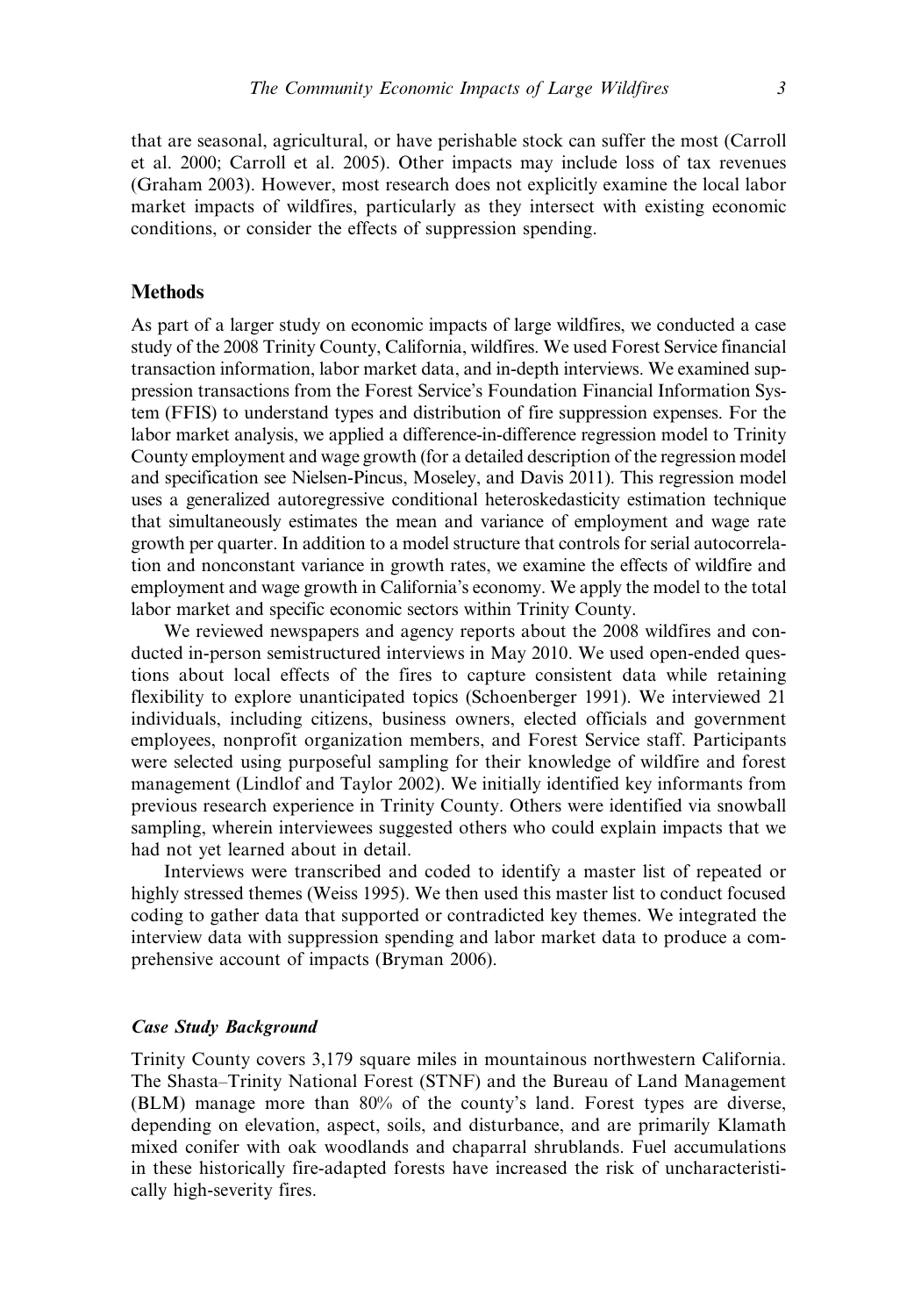#### 4 E. J. Davis et al.

Trinity County has a population of approximately 13,500, mostly in five small communities. Weaverville, the county seat, also has recreation, tourism, and service businesses. From 2002 to 2009, employment in Trinity County ranged between approximately 2,600 and 3,300 (not including self-employed and agricultural labor), with average annual wages ranging between \$25,000 and \$31,000 over the 8-year period. Almost half of all employment is in the public sector, largely in local government establishments such as schools. Public-sector wages were nearly double those of private-sector wages, ranging from 70% to 95% better from 2002 to 2009. Forest products manufacturing was formerly the major industry in the county; one sawmill remains operational today and employs 130 people. Manufacturing in general employed approximately 6% to 8% of Trinity County's labor force, but paid up to nearly 40% more than the county's average wages between 2002 and 2009. During the same time period, between 4% and 8% of the county's labor force was employed in the natural resource and construction sectors, both of which also tend to pay better than the county average wage (42% to 47%). In contrast, nearly 16% to 18% of Trinity County's labor force was employed in leisure, hospitality, and other services, which paid on average less than half of the average wage. Marijuana cultivation, although not officially recorded in government labor statistics, is one of the county's most substantial sources of economic activity and often occurs on public lands. In 2008, Trinity's poverty rate was 19.2%, and in 2009, unemployment averaged 19.3%.

Wildfire has occurred in Trinity County with regularity. Between 2004 and 2007, there were five wildfires that each cost more than \$1 million in federal suppression. On the night of June 20, 2008, thunderstorms moved across northern California, sparking more than 100 wildfires (Redding Record Searchlight 2008a). By June 29, President Bush declared a federal emergency (Redding Record Searchlight 2008b). The national Incident Command (IC) team system allows federal, state, and local agencies to coordinate nationally organized fire response teams. Three fire camps were established, at the Hayfork Fairgrounds, Junction City, and Hyampom. At each camp, IC teams worked for 14 days and rotated out to ensure fresh personnel. For much of the summer, there were more than 1000 people per day working in direct fire suppression as well as administration and camp services. The national forest also acquired a National Area Command Team, which coordinated between the Forest Supervisor and IC teams. IC teams included Type I, II, III, and State of California teams. Team types indicate the level of complexity, skills required, and scale of an incident. Type I teams manage the most complex and demanding incidents, and as the intensity of an incident declines, team type changes accordingly. IC teams usually contain a group of firefighters from a specific region who travel around the nation as needed. By late August, the major Lime and Iron-Alps complexes were largely contained, but several other fires were not contained until late September. Although these fires covered large areas of land, they did not directly threaten property or lives in Weaverville or Hayfork, the county's larger communities. Overall, the 13 largest fires in Trinity County in the summer of 2008 burned nearly 241,050 acres and incurred more than \$150 million in federal suppression expenditures.

#### **Results**

#### Impacts of Suppression Spending

Nearly half of the \$150 million of suppression expenditures for the 2008 wildfires was for contracted services. Companies that received contracts were diverse and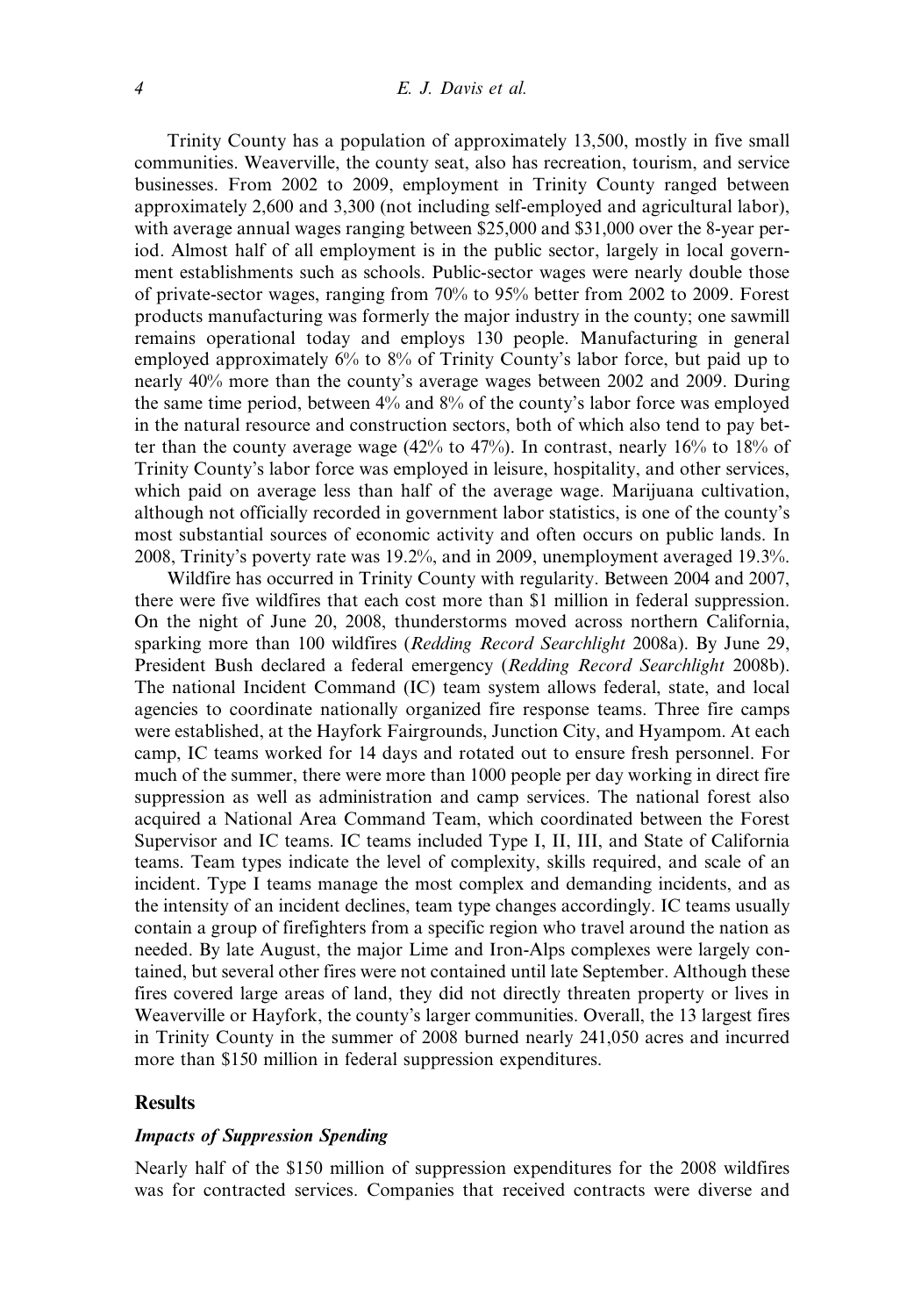| <b>Forest Service</b><br>expenditure<br>category | Expenditures                   |                              |        |                                                                         |          |
|--------------------------------------------------|--------------------------------|------------------------------|--------|-------------------------------------------------------------------------|----------|
|                                                  | Expenditure<br>$(\%$ of total) | Local <sup>a</sup><br>$(\%)$ | $(\%)$ | Regional <sup>b</sup> Outside the Unknown<br>region <sup>c</sup> $(\%)$ | $(\%)$   |
| Contracted<br>services <sup><math>d</math></sup> | \$73,087,972 (47)              | 7                            | 33     | 60                                                                      | ${<}1$   |
| Federal personnel                                | \$33,577,770 (22)              | 7                            | 12     | 69                                                                      | 12       |
| Cooperative<br>agreements                        | \$23,729,526 (15)              |                              | 1      | 97                                                                      | 1        |
| Flying contracts                                 | \$13,864,798(9)                | $\Omega$                     | 3      | 97                                                                      | $\theta$ |
| Other $(e.g.,$<br>supplies, travel)              | \$11,317,806(7)                | 10                           | 23     | 39                                                                      | 28       |
| Total                                            | \$155,577,872 (100)            | 5                            | 18     | 74                                                                      | 3        |

Table 1. Forest Service suppression expenditures, Trinity County, 2008

a Only expenditures in Trinity County.

<sup>b</sup>All expenditures in counties adjacent to Trinity County (Humboldt, Mendocino, Shasta, Siskiyou, or Tehama counties).

 ${}^{c}$ All expenditures outside of Trinity County and its adjacent counties.

<sup>d</sup>All contracted services except for flying contracts.

had names that included keywords like private fire suppression, logging, trucking, equipment, construction, logistics, food and sanitary services, energy, and others. Federal personnel costs constituted a quarter of total federal expenditures. More than half of federal personnel costs were incurred for overtime, hazard pay, and contract personnel paid only when their services are needed. Cooperative agreements with state agencies accounted for another 15% of spending (Table 1).

Although the economic value from wildfire suppression contracting for these wildfires was distributed across the country, it was most concentrated in Trinity and surrounding counties. Local capture of expenditures was highest for contracted services (7% local) and federal personnel (7% local) (Table 1). Vendors from Shasta County, California, Deschutes County, Oregon, and Jackson County, Oregon, provided the largest share of the private nonaircraft suppression services, whereas more specialized flying contracts were mostly awarded to vendors from three counties in Oregon.

Interviewees had mixed perceptions of local benefits from suppression activity. Most interviewees mentioned that the Forest Service did attempt to purchase services and supplies from local businesses. One Forest Service employee described local purchases for the Hyampom fire camp at Hayfork restaurants and grocers for items such as food and cutlery. Approximately half of the interviewees indicated that opportunities for local businesses to support response teams varied throughout the season. Their perception was that Type I and Type II teams did obtain some food and resources such as ice locally, but that they tended to be ''self-contained,'' with much of their infrastructure such as sanitation services and many of their personnel coming from outside the county. When Type III and State of California teams took over in the last weeks of the fire suppression effort, interviewees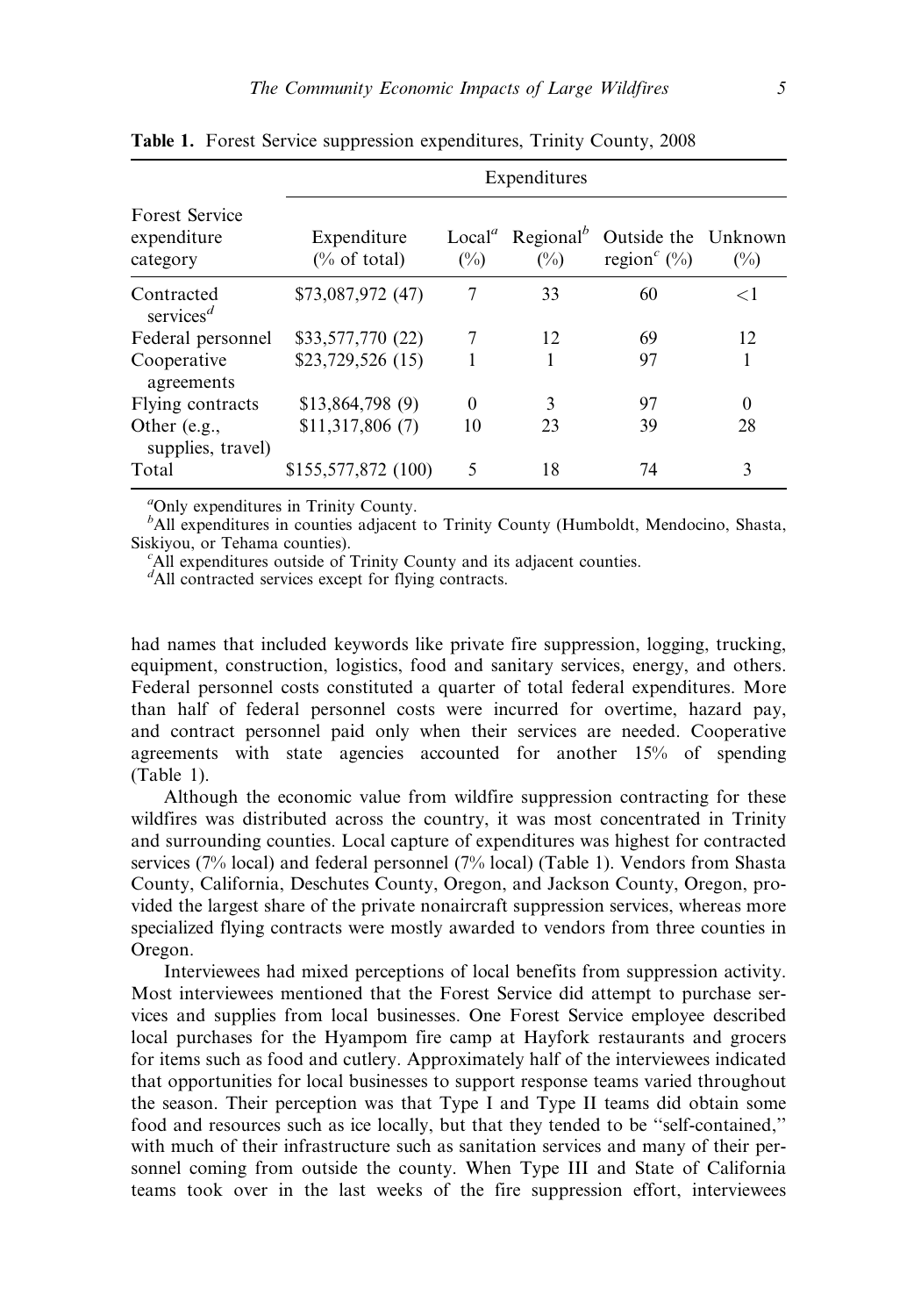reported, they were more likely to use local businesses for lodging and post-fire cleanup.

In terms of the cleanup and stuff, the locals probably picked up a higher percentage of that, but in terms of what happened during the active fires, a lot of those locals didn't get on until very late. [I–6]

Another interviewee, a county employee, acknowledged the potential for firefighters to generate local economic benefits by spending locally when off the job.

To the credit of the [Incident Command] Teams, they strongly encouraged their folks to go out and shop locally, to help the economy ... So, the guys would go get a haircut downtown, or go out to dinner. [I–2]

But one local recreation business owner described barriers to firefighter spending in the local economy:

For me one of the most discouraging things, we actually had some firefighters booked for a rafting trip,  $[\dots]$  And then the Incident Commander comes out and says nobody's allowed to go to the river... the one little economic benefit we could have received got totally taken away. [I–16]

All of the interviewees who did not work for the Forest Service or as local contractors also perceived a lack of local suppression expenditures for goods and services. Their understanding was that the National Fire Plan and subsequent fire suppression contracting policy changes had reduced local access to suppression contracts. One local business owner explained:

So historically, what would happen is the locals would make all the sandwiches and stuff like that ... There was a lot of dissatisfaction because there was a statewide list in terms of registering equipment ... And there wasn't any preference given to locals at all. [I–18]

#### Impacts on Labor Market and Employment

Analysis of Bureau of Labor Statistics employment and wage data for Trinity County for large fires between 2004 and 2008 shows that quarterly employment growth and average wage growth both increased by about 4% more than expected (t value = 1.79,  $p = .09$ , t value = 2.42,  $p = .03$ , respectively) during periods when wildfires suppression activities were taking place (Figure 1). Although we found no significant effect of wildfires on federal employment growth ( $t$  value = 1.68;  $p = .11$ ), quarterly average wage growth for federal employees was nearly 22% greater than expected during quarters that experienced wildfires (t value = 2.24;  $p = .04$ ). Private-sector employment in natural resource firms increased by nearly 30% more than expected during periods with wildfire (t value = 2.03;  $p = .06$ ), while average wages in natural resource firms fell by 19% more than expected (*t* value  $= -1.78$ ;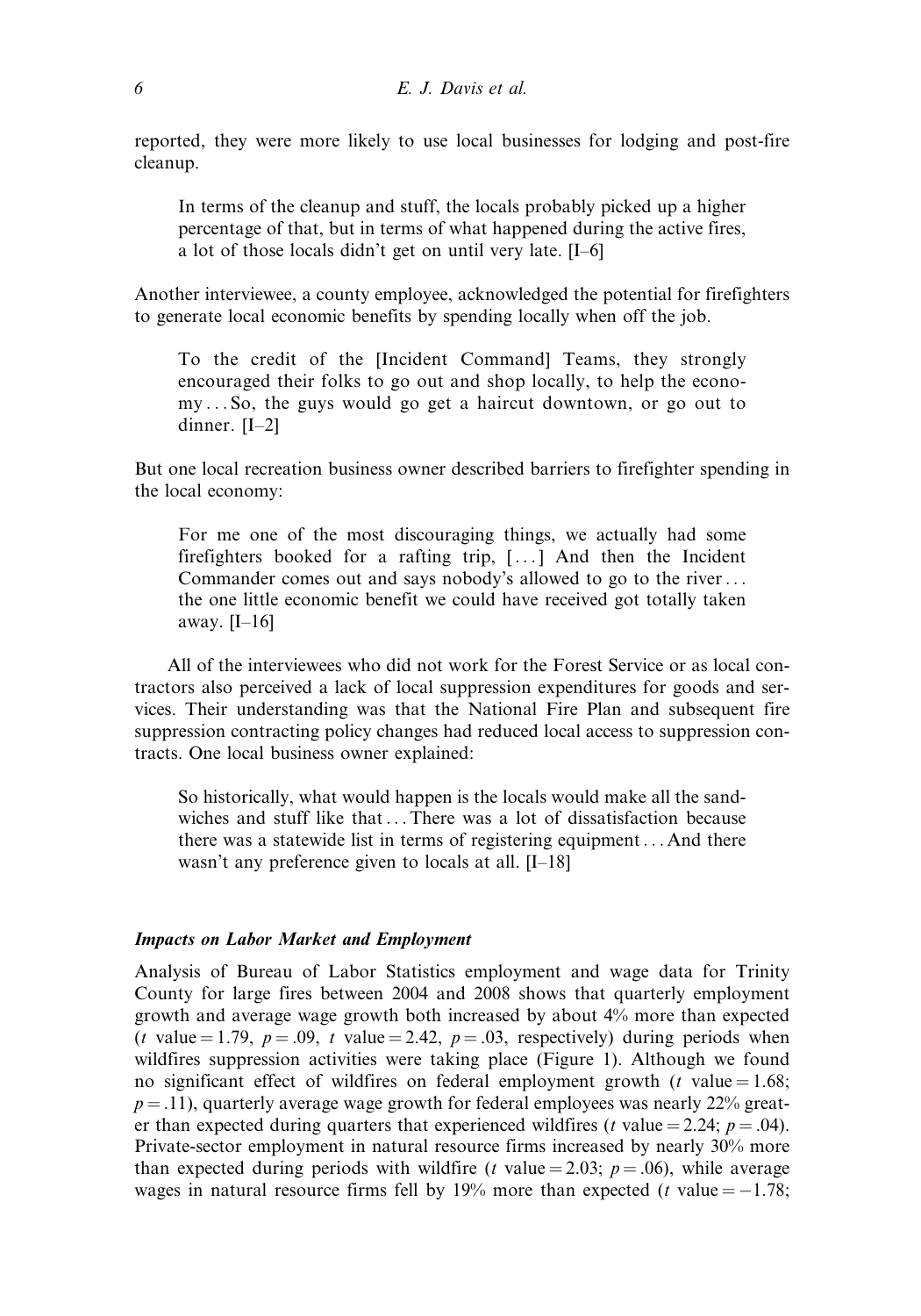

Figure 1. Third-quarter wages and employment for selected sectors of the Trinity County economy.

 $p = 0.10$ ). Employment growth in firms dealing in the trade, transportation, and utilities sector and the leisure and hospitality sector was not significantly affected (t value = 1.70;  $p = .11$ , t value = -0.49;  $p = .63$ , respectively) by the presence of wildfire suppression activities; however, average wages in both sectors grew by nearly 9% and 11% more than expected (t value = 2.12;  $p = .05$ , t value = 2.33;  $p = .03$ , respectively).

Although it is difficult to generalize about the economic impacts of a wildfire from examining a single case study, our Trinity County interview data corroborate much of our statistical findings and highlight the complexity of the effects across a local economy.

Residents experienced the changes in wages and employment suggested in the labor market data, and attributed many of those changes to the fires and fire suppression. Perceptions of impacts were mixed and varied by sector. All interviewees identified negative impacts to land management and wood products that they felt lasted long after the fires. During the wildfires, the STNF was closed to public access. This put forest management projects on hold, affecting work for contractors who were also unable to join the suppression effort.

So if you weren't able to get on the fire, which you of course weren't, until they ran out of all the people who were signed up, you then also [were not allowed tol  $log. [I-15]$ 

These restrictions seemed to add to existing economic challenges. Almost all interviewees remarked that the fires were part of a longer pattern of troubles that included a structure fire at the sawmill in Weaverville and ongoing economic downturn.

Really, we've had three really crushing years in Trinity County. The '08 fire was by far the worst. I mean as far as the loss... And of course then the economy tanked, and I mean, when is enough, enough? [I–12]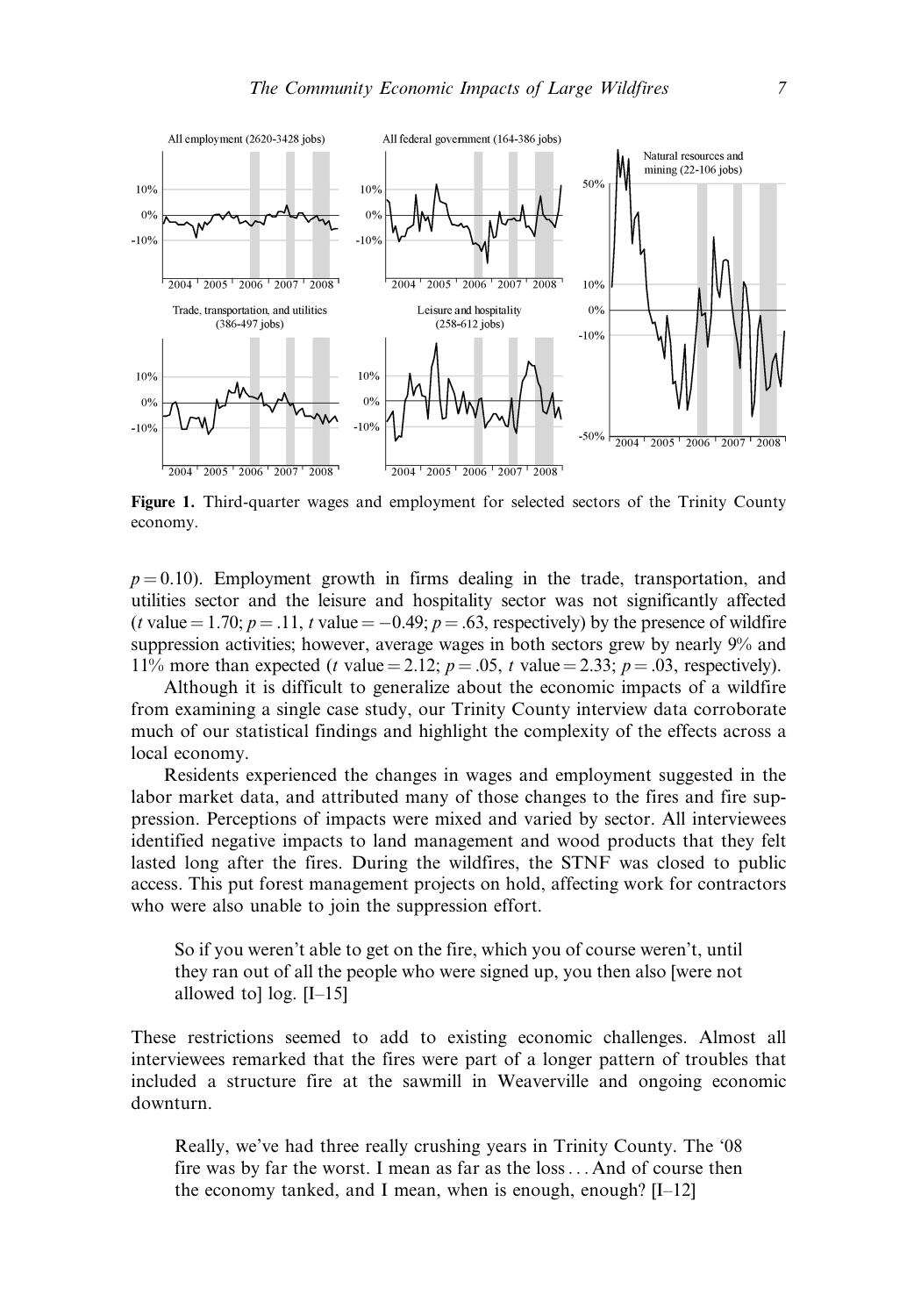However, the fires also provided work that was significant to several local contractors living on the economic edge.

Many displaced loggers were on the verge of losing everything they had, had their houses mortgaged up to the hilt, and [work related to the fire] pulled 'em out. [The fire] was actually a saving grace for those small businesses. Some of my friends, it got 'em out of debt for about a year or so ... we did pretty well as a community, overall. [I–12]

In fact, we actually made money on the deal! We actually had two crews signed up, and chippers for doing defensible space work ... we provided some mapping. [I–4]

There were also long-term positive impacts for one of the interviewees, who saw increased resources for their hazardous fuels reduction work in the following years.

After the 2008 fires, there was a special pot of money to deal with the counties most affected. And we did really well in Trinity County, we were the number one or number two recipients, by county, of California Fire Safe Council grants in 2009. [I–4]

Interviewees in the recreation and hospitality sectors identified more negative impacts. Thick smoke led to many camping and rafting reservation cancelations. In the Trinity River corridor, Highway 299 was periodically closed. The immediate effect was a substantial fall in profits, but business owners also feared that there would be a longer term effect:

You have regular clients that come up year, after year, and it's kinda like their family vacation ... well, [when] they can't come up here they go someplace else, if someplace else turns out to be new and fresh and different, so ''Let's not go back to the Trinity.'' [I–5]

The duration and timing of the fires challenged recreation businesses during their primary business season.

This was different in that its duration was just the entire summer...I mean, it's pretty critical, 'cause our money-making window is June, July, and August ... And if we don't make it, there's no replacing it. [I–5]

Tourism-affiliated interviewees, like natural resource interviewees, noted that a drought, low water levels, and the economy in general had hurt tourism in Trinity County before the fires.

# **Discussion**

This study suggests that the local economic impacts of wildfires are dynamic and vary by sector. Wildfires can displace some economic activity, but suppression efforts can increase economic activity, especially when suppression efforts utilize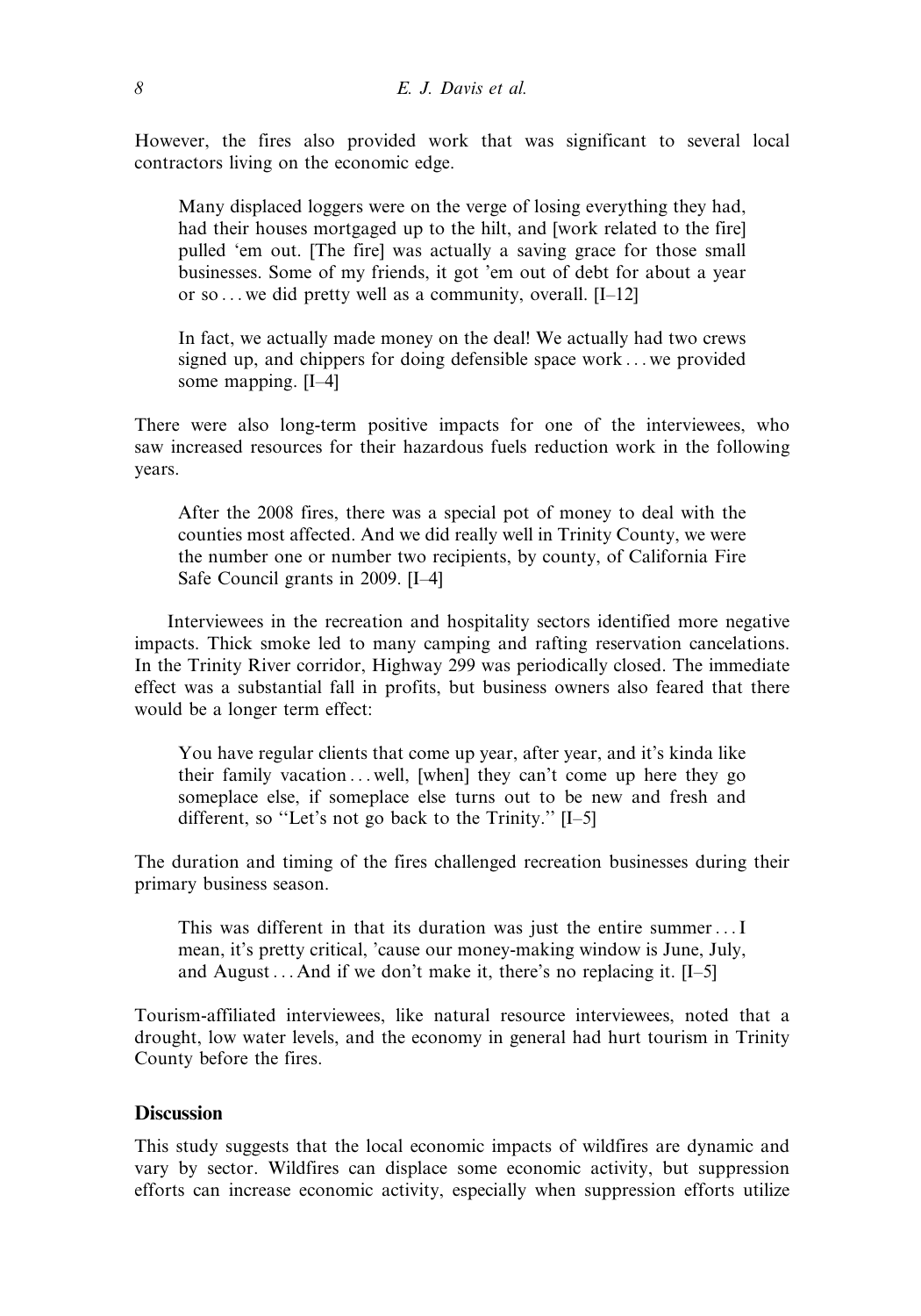local resources. This is important to understand because the interplay of these effects is largely not discussed in literature on community wildfire impacts to date.

#### Suppression Spending

Businesses, local government, nonprofit organizations, and other entities in Trinity County received about 5% of the 2008 suppression spending. Local residents had varying perceptions of how that spending affected the community. Many placed their experiences with local suppression spending within a broader narrative of low local capture and an ongoing trend toward fewer opportunities to work on fires as a result of federal policy changes.

But local businesses did capture at least \$7.8 million (we could not determine where approximately \$4.6 million, 3% of the total suppression expenses, was spent). A large, long-duration fire in a sparsely populated county can provide substantial opportunities for some local businesses and government employees. For example, local spending helped some Trinity County businesses temporarily improve their financial situations and avoid bankruptcy—an important impact not visible in aggregate labor-market data. This suggests that suppression spending can create some short-term positive impacts for local businesses and economies, and suggests the need to integrate analysis of suppression spending and local economic impacts, which have typically not been considered together in past studies (Butry et al. 2001; Kent et al. 2003).

# Labor Markets and Employment

Our labor-market data analysis showed that overall, county employment and wages increased by about 4% more than expected during periods when wildfires were occurring in Trinity County, but there was considerable variation by sector. For example, federal government employment did not increase, while government wages grew 22% during wildfires. This suggests that during the wildfires, the federal government paid its employees more, likely in overtime and hazard pay, but that when wildfire suppression demanded additional human resources, the federal government turned to contractors or nonlocal federal employees rather than taking on new local employees. By contrast, employment was unchanged in several other sectors such as trade, transportation, and utilities. Many sectors experienced declines in average wage growth during wildfires. Additional employment in those sectors may consist of short-duration jobs or low-wage workers.

The interviews told a similar but more detailed story. For example, in the natural-resource sector, they confirmed ''shutting down'' of forestry activity due to the fires. But interviewees also described suppression opportunities for some local forestry businesses. Further, natural-resource labor-market data may show a mixture of fire-related increases in wages and employment declines related to deterioration in the larger economy. Similarly, interviewees attributed declines in natural resource wages to both the broader economy and the fires, with fire suppression allowing some businesses to stave off their financial crises.

Although natural-resource wages dropped more than leisure and hospitality wages and no change in employment was recorded in this sector, interviews revealed substantial negative impacts to recreational businesses. Interviewees also discussed how loss of one summer's income or depressed future turnout in this industry can cause businesses to close. This reinforces other findings that tourism can suffer many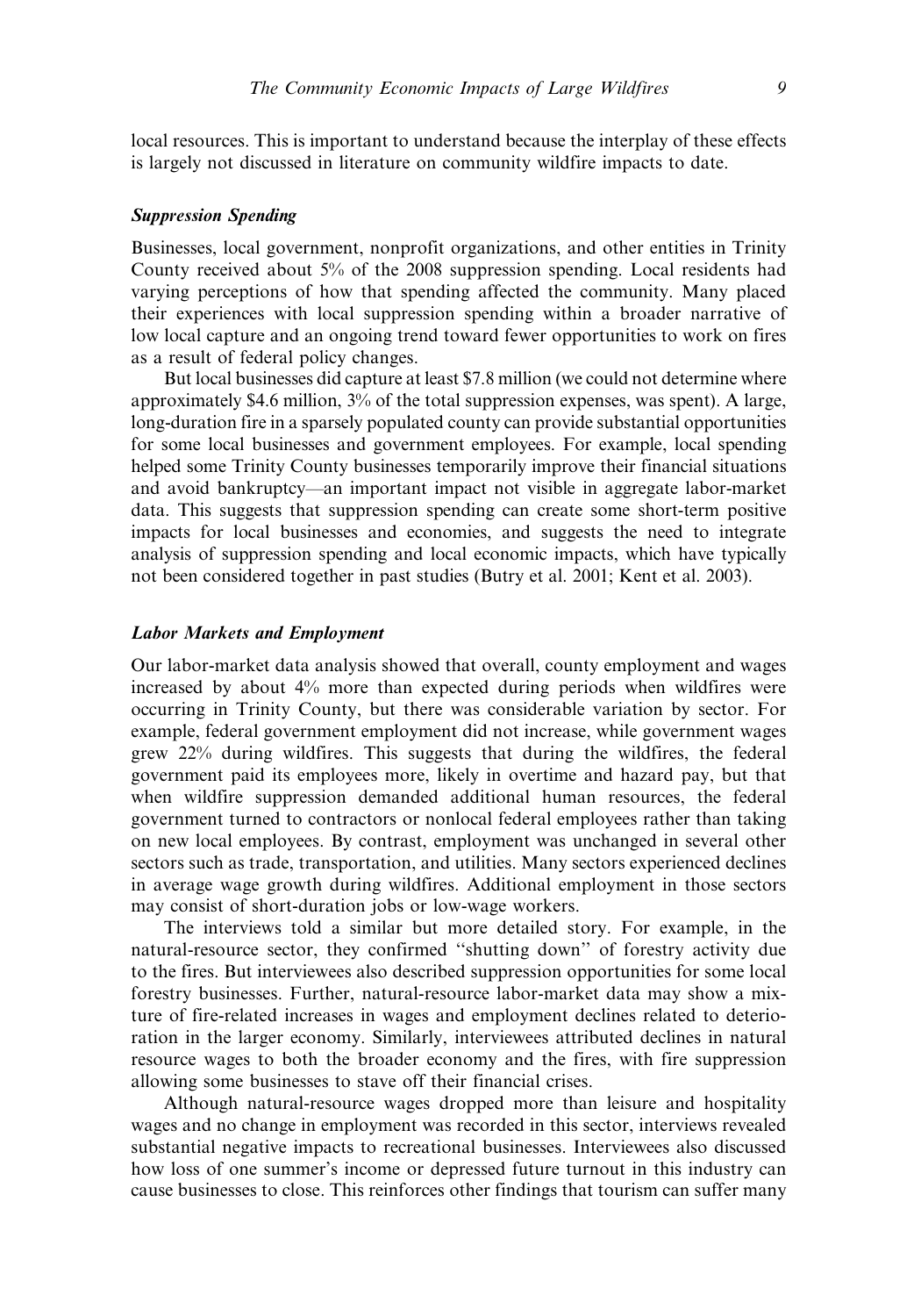years after a natural disaster due to uncertainty about the condition of a landscape and amenities (Butry 2001; Kent et al. 2003). Interviewees attributed negative impacts on recreation to persistent smoke, but also noted challenges prior to the fires from existing drought and the national economic downturn.

## **Conclusions**

This research has suggested that large wildfires may have extensive, interrelated local economic effects that interact with broader economic conditions in ways that are difficult to untangle. We might conceive of these effects, including suppression spending in the short term, as intersecting fast and slow variables with variation by sector or business. These intersections may magnify or compound the overall economic impact of wildfires, particularly from the perspectives of those who directly experience wildfire events in their communities. A long-duration wildfire, for example, may directly affect businesses, as well as posing lasting challenges in recovery, yet poor economic conditions prior to the fire create an environment wherein multiple vulnerabilities are interwoven. Integrating findings from multiple data sources can enhance understanding of this range and interaction of wildfire impacts.

## References

- Belasen, A. R., and S. W. Polachek. 2008. How hurricanes affect wages and employment in local labor markets. Am. Econ. Rev. Papers Proc. 98:49–53.
- Bryman, A. 2006. Integrating quantitative and qualitative research: How is it done? *Qual. Res.* 6(1):97–113.
- Burrus, R., C. Dumas, C. Farrell, and W. Hall. 2002. Impact of low-intensity hurricanes on regional economic activity. Nat. Hazards Rev. 3(3):118–125.
- Butry, D. T., E. D. Mercer, J. P. Prestemon, J. M. Pye, and T. P. Holmes. 2001. What is the price of catastrophic wildfire? J. For. 99(11):9–17.
- Carroll, M. S., and P. J. Cohn 2003. Inductive case study for Rodeo–Chediski Fire, Apache-Sitgreaves National Forests. Report prepared for the USDA Forest Service, Apache-Sitgreaves National Forests. Pullman, WA: Washington State University.
- Carroll, M. S., P. J. Cohn, D. N. Seesholtz, and L. L. Higgins, 2005. Fire as a galvanizing and fragmenting influence on communities: The case of the Rodeo–Chediski fire. Society Nat. Resources 18:301–320.
- Carroll, M. S., A. J. Findley, K. A. Blatner, S. Rodriguez-Mendex, S. E. Daniels, and G. B. Walker. 2000. Social assessment for the Wenatchee National Forest wildfires of 1994 targeted analysis for the Leavenworth, Entiat, and Chelan Ranger Districts. Gen. Tech. Rep. PNW-GTR-479. Portland, OR: U.S. Department of Agriculture, Forest Service, Pacific Northwest Research Station.
- Garber, M., L. Unger, J. White, and L. Wohlford. 2006. Hurricane Katrina's effects on industry employment and wages. Monthly Labor Rev. 129(8):22–39.
- Gebert, K. M., D. E. Calkin, and J. Yoder. 2007. Estimating suppression expenditures for individual large wildland fires. Western Journal of Applied Forestry 22:188–196.
- Graham, R. T. 2003. Hayman Fire case study. Gen. Tech. Rep. RMRS-GTR-114. Ogden, UT: U.S. Department of Agriculture, Forest Service, Rocky Mountain Research Station.
- Gunderson, L. H., and C. S. Holling, eds. 2002. Panarchy: Understanding transformations in human and natural systems. Washington, DC: Island Press.
- Hoffman, S. M. 1999. The worst of times, the best of times: Toward a model of cultural response to disaster. In The angry earth: Disaster in anthropological perspective, ed. A. Oliver-Smith and S. M. Hoffman, 134–155. New York: Routledge.